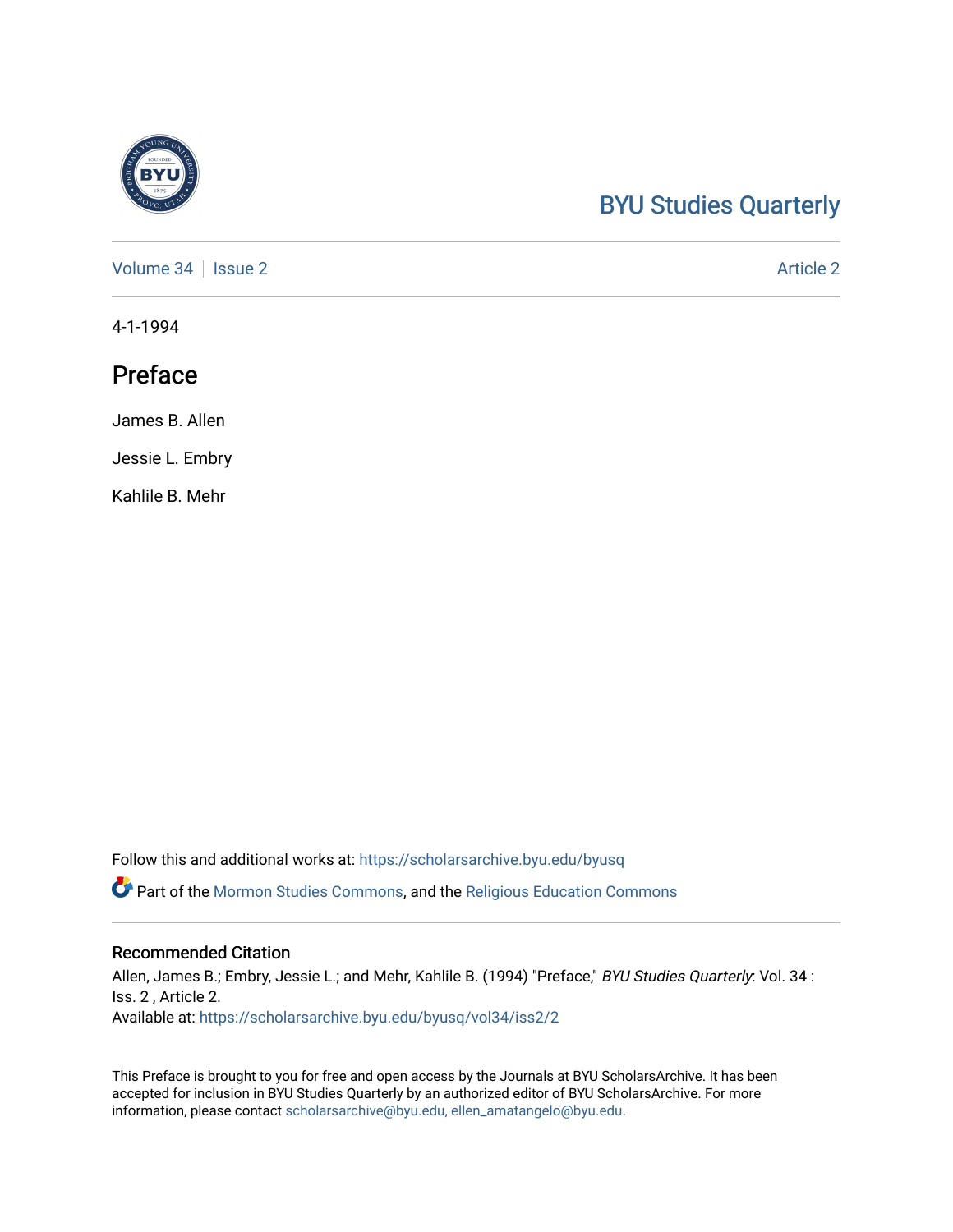1

# **Preface**

The year 1994 marks the one hundredth anniversary of the founding of the Genealogical Society of Utah, the predecessor of the present Family History Department of The Church of Jesus Christ of Latter-day Saints. Since the inception of the Genealogical Society in 1894, the Church has developed the most extensive genealogical research facility and record gathering program in the world. We hope this volume of history is a fitting contribution to the centennial celebration This work was originally prepared at the request of the Genealogical Society. It was to be a reference work for the Society, but it was written also for the benefit of anyone interested in the story of how the genealogical and family history program of the church developed. Many readers will be Latter-day Saints, but we believe there will also be interest on the part of others. We have therefore provided some details relating to mormon history and doctrine in order to help place the development of genealogical interest in its broader historical and religious contexts Work on this book began in the mid-1970s, when the History Division of the Historical Department of the Church was asked by Elder Theodore M. Burton, vice president and general manager of the Genealogical Society, to prepare a complete history of the Society. Leonard J. Arrington, Church historian, happily accepted the challenge on behalf of the Historical Department. He gave the assignment to Bruce D. Blumell, then a research associate in the History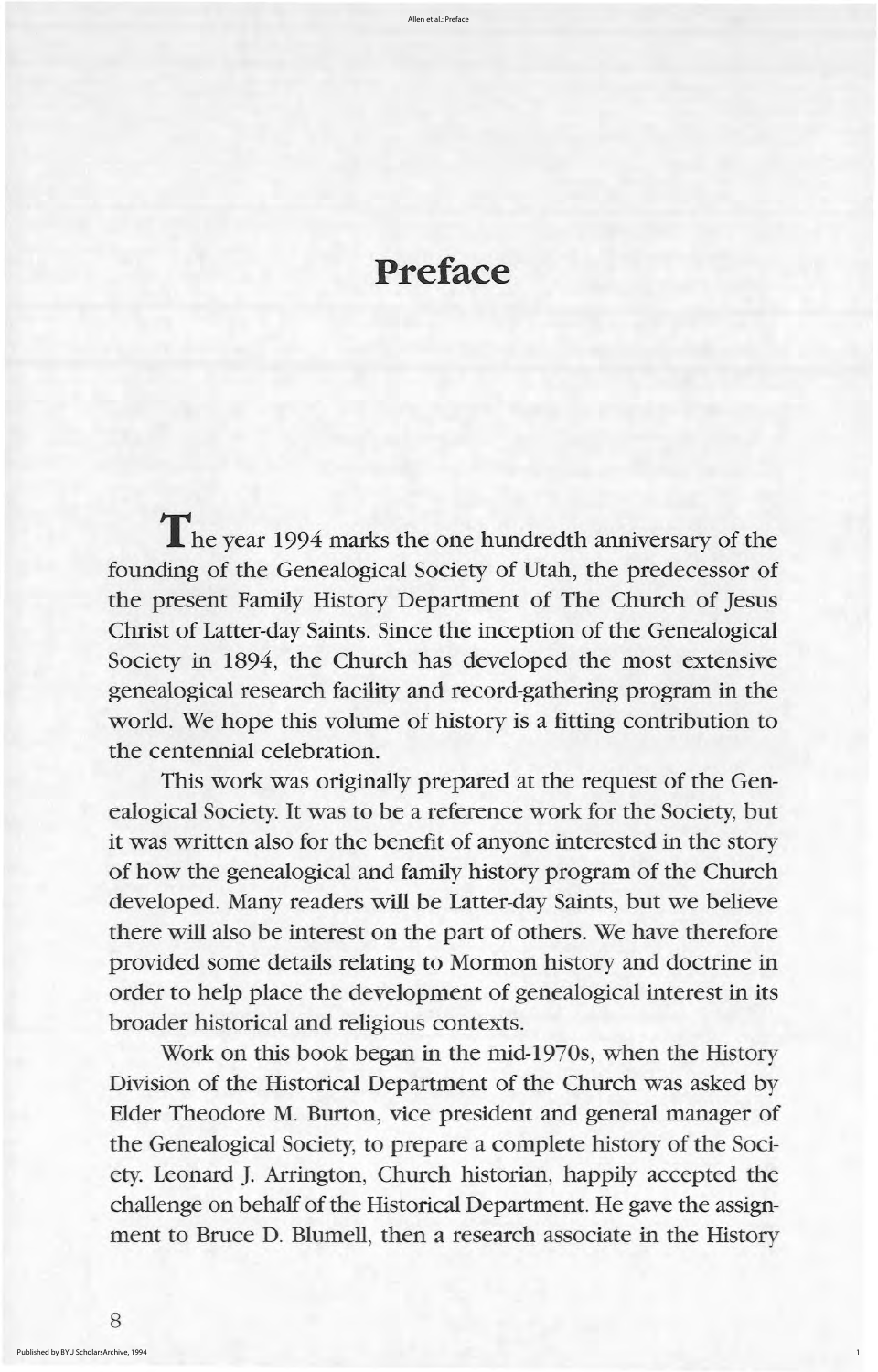Division. It was not long, however, before Blumell resigned his position in order to go to law school. James B. Allen, assistant Church historian, was then asked to take the assignment. Because of other pressing assignments, Allen obtained the assistance of Jessie L. Embry, an employee of the Historical Department, 1976–77. Allen and Embry cooperated on the research, conducted oral histories, and consulted on chapter content and outlines. Embry then prepared the initial chapter outlines, after which Allen drafted the chapters

In 1979 Allen, who had been dividing his time between Brigham Young University and the Historical Department, returned to BYU full time. Embry also accepted a position at BYU. Their university responsibilities absorbed their attention and the history of the Genealogical Society was placed on the "back burner." In the mid 1980s, after considerable friendly prodding by George D. Durrant and other members of the Genealogical Department of the Church, a draft of the history was finally completed. It was then deposited with the Genealogical Department.

Neither Allen nor Embry was satisfied with the manuscript, however. They asked for and received suggestions from a number of people whom they had asked to read various sections. In 1993 they finished revising the manuscript, still complete only to 1975. With the approach of the centennial year, the Genealogical Department, now the Family History Department, decided to publish a centennial history. When it became clear that Allen and Embry would be unable to accomplish this, Kahlile Mehr, a fulltime staff member of the Family History Department was assigned to the project and given time to work on it. Because of his expertise, he was able to add some important new material to the original chapter on microfilming, as well as write two completely new chapters and bring the history up-to-date. In addition, he did the initial work of condensing the entire work to make it of publishable size.

The three of us wish to thank the various people who have worked with us on this project, and those who have both prodded and supported us. We are particularly appreciative of the painstaking work of Nancy Lund of BYU Studies, who edited the finished manuscript. We also appreciate the work and suggestions

# Preface 9